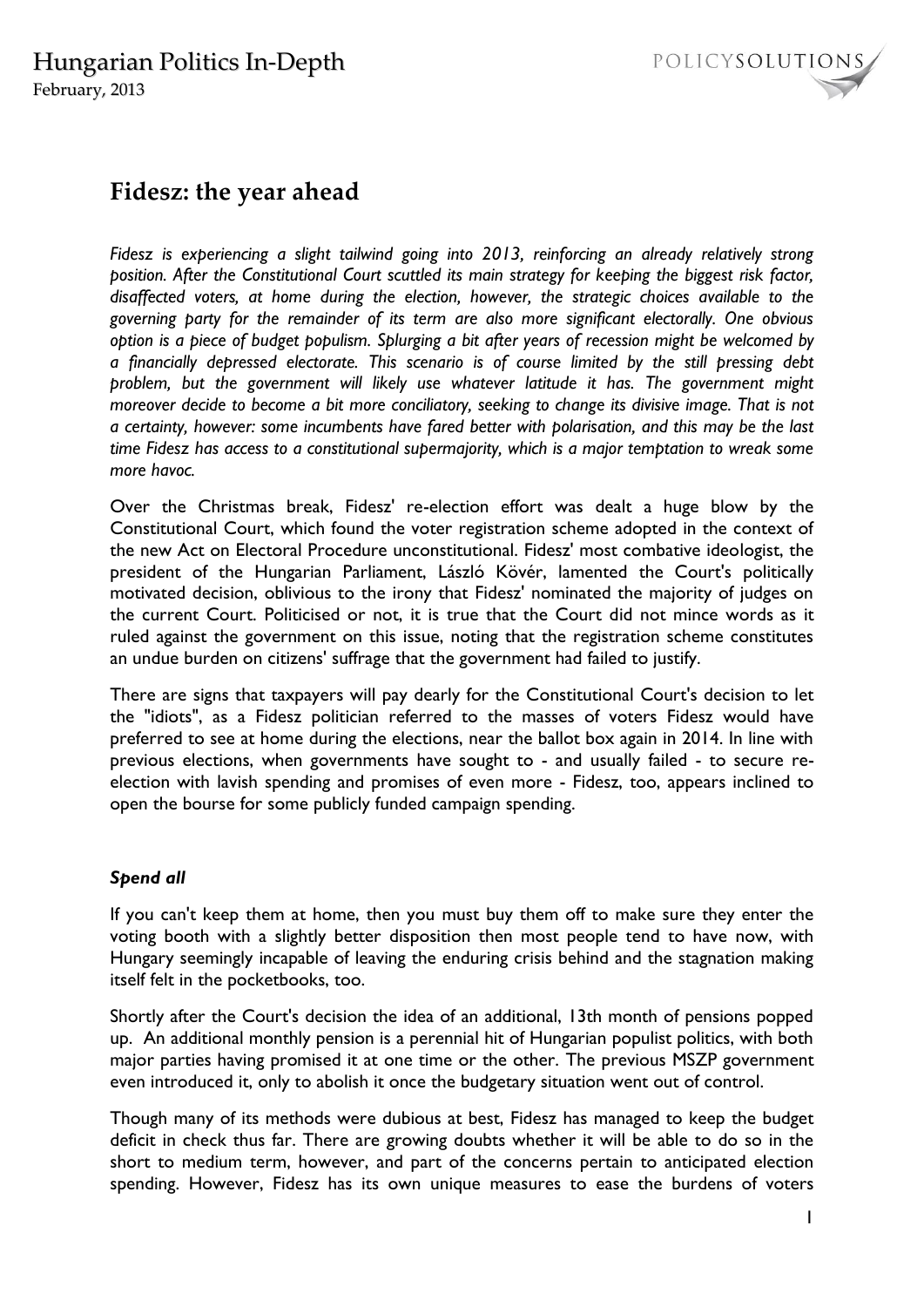## Hungarian Politics In-Depth

February, 2013

before the elections without spending the state's money: they spend the money of the multinational companies. After forcing the mostly foreign-owned utility companies to cut the household energy prices by ten percent in January, the government plans to reduce the costs of gas, water and energy with another 10+10 percent within a year.

#### *Consolidation or confrontation?*

Fidesz is expected to increasingly subordinate its politics to the real or perceived needs of an electoral victory in 2014, but there are at least two different ways in which this could play out. One theory is that Fidesz will translate into practice the previously announced policy of "consolidation", that is it will move away from controversial policies and seek to portray itself as a party that is best capable of bringing some level of peace into the heavily divided Hungarian social and political realm. That may be a tough sell in the case of those who have actually paid attention to Hungarian politics over the past years, but political memories are notoriously short, and an adept use of the year and a half ahead might actually do the trick. Some signs in this direction are Fidesz' tactical retreat on its higher education reform and Antal Rogán's declaration that though it could enact voter registration in spite of the Constitutional Court's ruling, it won't use the raw force of its supermajority to do so. These might be construed as signs of a more conciliatory Fidesz going into the 2014 campaign.

Yet Fidesz has often chosen a course of confrontation at critical junctures in the past, and it may decide again that with the huge numbers of disaffected voters who are likely to stay home, it may profit more from energising its remnant base with a polarising campaign. As we pointed out repeatedly before, the "remnant" camp remains quite formidable in size, leaving Fidesz well ahead of all competitors. In fact, the long drought of declining poll numbers appears temporary halted for the governing party; its popularity has slightly risen both among the electorate at large and likely voters. With the opposition thus far unable to rouse the vast masses of undecideds, Fidesz remains best positioned to win an overwhelming majority of single-member constituencies, and with that the election, too.

#### *The quandaries of losing a supermajority*

Some additional factors point in the confrontational direction as well. Even if Fidesz were tempted to pursue some strategy of social appeasement, there is the problem of the vanishing two-thirds majority: even in the case of a still likely victory, Fidesz is near certain to lose its two-thirds majority. The current supermajority is like a genie, though the limitation is not for the number of wishes the owner has, but rather in terms of time: it stands to expire in the spring of 2014. When it's gone, Fidesz will no longer have recourse to easy fixes for problems that require a two-thirds majority, nor will it be able to shape the constitutional order at will. In short, the remaining 14-15 months may be Viktor Orbán's last chance to finalise his vision of Hungary.

In the past, many details of this vision have proven controversial, and it appears that that may continue to be the case. Two recent examples immediately come to mind, and they both illustrate the potential untenability of any effort at appearing less divisive. Being dissatisfied with the Court's recent decisions - and especially the impugned decisions' references to the Court's previous, pre-Fundamental Law (i.e. Fidesz' new constitution) jurisprudence - the governing party now contemplates a constitutional amendment that

POLICYSOLUTIONS